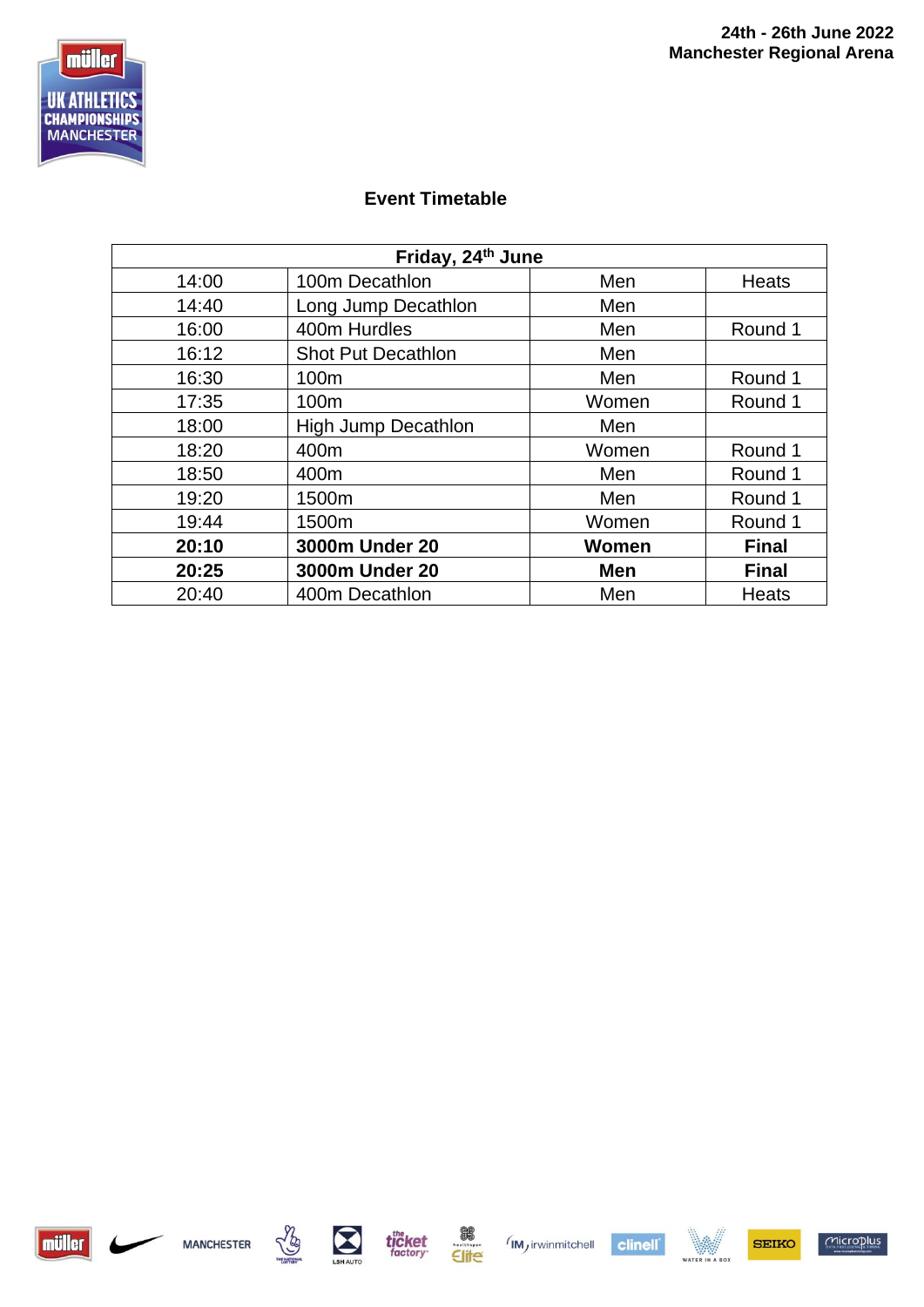

| Saturday, 25 <sup>th</sup> June |                               |            |              |  |
|---------------------------------|-------------------------------|------------|--------------|--|
| 10:00                           | 100m Hurdles Heptathlon       | Women      | <b>Heats</b> |  |
| 10:16                           | 110m Hurdles Decathlon        | Men        | <b>Heats</b> |  |
| 11:00                           | High Jump Heptathlon          | Women      |              |  |
| 11:04                           | <b>Discus Throw Decathlon</b> | Men        |              |  |
| 12:20                           | <b>Javelin Throw</b>          | Women      | <b>Final</b> |  |
| 12:50                           | Pole Vault Decathlon          | Men        |              |  |
| 13:20                           | 110m Hurdles                  | Men        | Round 1      |  |
| 13:31                           | <b>High Jump</b>              | Men        | <b>Final</b> |  |
| 13:45                           | 800m                          | Men        | Round 1      |  |
| 14:10                           | <b>Discus Throw</b>           | Women      | <b>Final</b> |  |
| 14:15                           | 800m                          | Women      | Round 1      |  |
| 14:45                           | 400m Hurdles                  | Women      | <b>Heats</b> |  |
| 14:49                           | <b>Triple Jump</b>            | Women      | <b>Final</b> |  |
| 15:15                           | 400m Hurdles                  | Men        | <b>Final</b> |  |
| 15:25                           | 100m Ambulant                 | Men        | <b>Final</b> |  |
| 15:30                           | Shot Put Heptathlon           | Women      |              |  |
| 15:35                           | 100m Ambulant                 | Women      | <b>Final</b> |  |
|                                 |                               |            |              |  |
| 15:45                           | 1500m                         | Women      | <b>Final</b> |  |
| 15:53                           | Javelin Throw Decathlon       | Men        |              |  |
| 15:56                           | 1500m                         | <b>Men</b> | <b>Final</b> |  |
| 16:05                           | 100m                          | Men        | Semi-Final   |  |
| 16:16                           | <b>Pole Vault</b>             | Men        | <b>Final</b> |  |
| 16:30                           | 100m                          | Women      | Semi-Final   |  |
| 16:50                           | <b>Shot Put</b>               | <b>Men</b> | <b>Final</b> |  |
| 16:55                           | 3000m Steeple Chase           | Men        | <b>Final</b> |  |
| 17:08                           | Long Jump                     | Women      | <b>Final</b> |  |
| 17:15                           | 110m Hurdles                  | Men        | <b>Final</b> |  |
| 17:25                           | 400m                          | Men        | <b>Final</b> |  |
| 17:35                           | 400m                          | Women      | <b>Final</b> |  |
| 17:40                           | <b>Hammer Throw</b>           | Men        | <b>Final</b> |  |
| 17:45                           | 200m Heptathlon               | Women      | <b>Heats</b> |  |
| 18:00                           | 1500m Decathlon               | Men        | <b>Final</b> |  |
| 18:15                           | 5000m                         | Women      | <b>Final</b> |  |
| 18:40                           | 100m                          | Men        | <b>Final</b> |  |





**Communication**